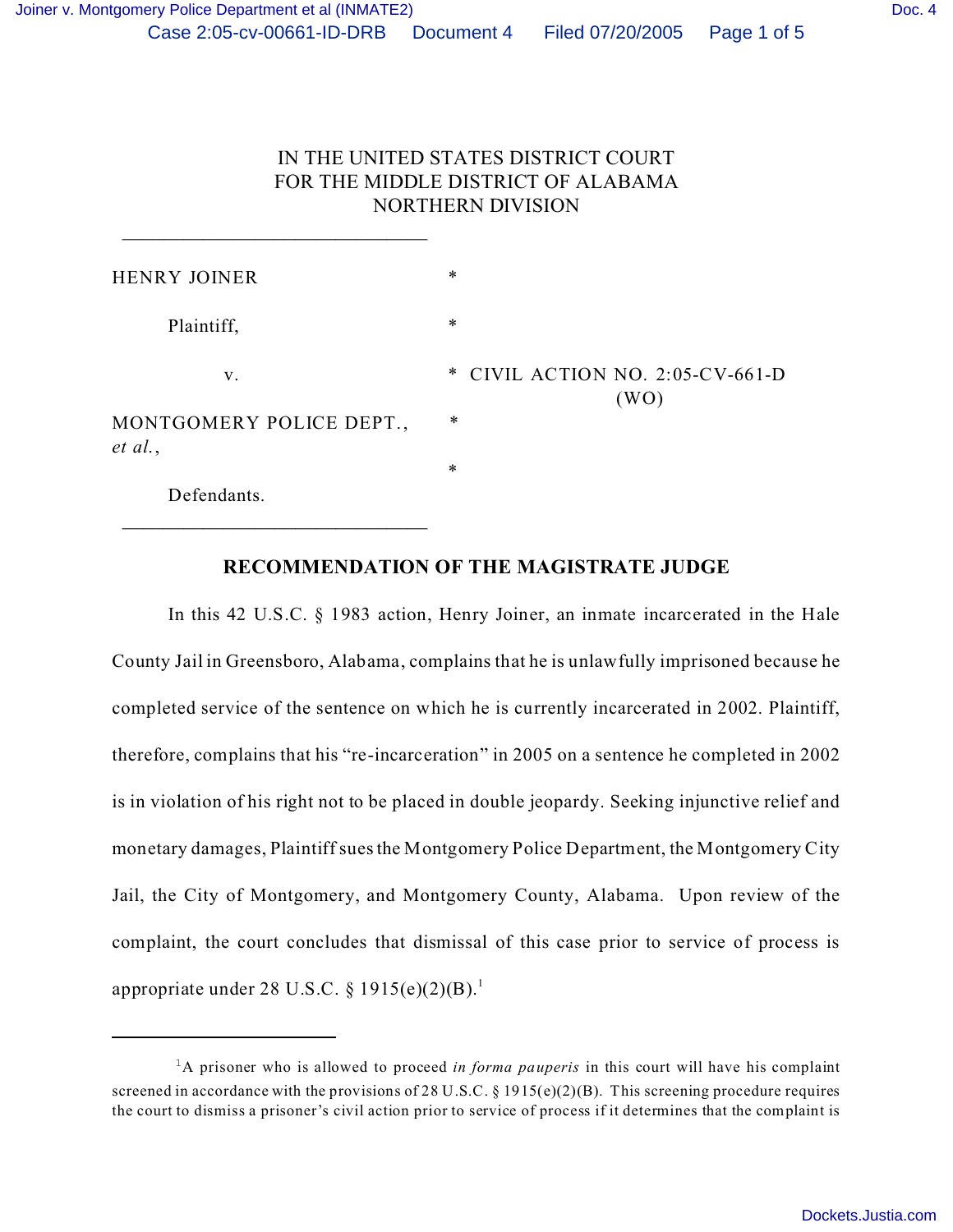#### I. **DISCUSSION**

### *A. The Montgomery City Jail and the Montgomery Police Department*

Plaintiff names the Montgomery City Jail and the Montgomery Police Department as defendants. These institutions are not legal entities and, therefore, are not subject to suit or liability under § 1983. *See Dean v. Barber*, 951 F.2d 1210, 1214 (11<sup>th</sup> Cir. 1992). In light of the foregoing, the court concludes that Plaintiff's claims against the Montgomery City Jail and the Montgomery Police Department are due to be dismissed. *Id.*

### *B. The Challenge to Plaintiff's Conviction/Sentence*

It is clear that the claims on which Plaintiff seeks to proceed go to the fundamental legality of a judgment and sentence imposed upon him by a state and/or city court located in Montgomery, Alabama. Consequently, these claims provide no basis for relief at this time. *See Edwards v. Balisok,* 520 U.S. 641, 646 (1997)*; Heck v. Humphrey,* 512 U.S. 477 (1994).

The plaintiff in *Heck* was a state inmate who sued the prosecutors assigned to his case and a state investigator who participated in the investigation which led to his conviction. He alleged that the defendants knowingly destroyed evidence which was exculpatory in nature and caused an unlawful voice identification procedure to be used at

frivolous, malicious, fails to state a claim upon which relief may be granted, or seeks monetary damages from a defendant who is immune from such relief. 28 U.S.C. § 1915(e)(2)(B)(i)-(iii).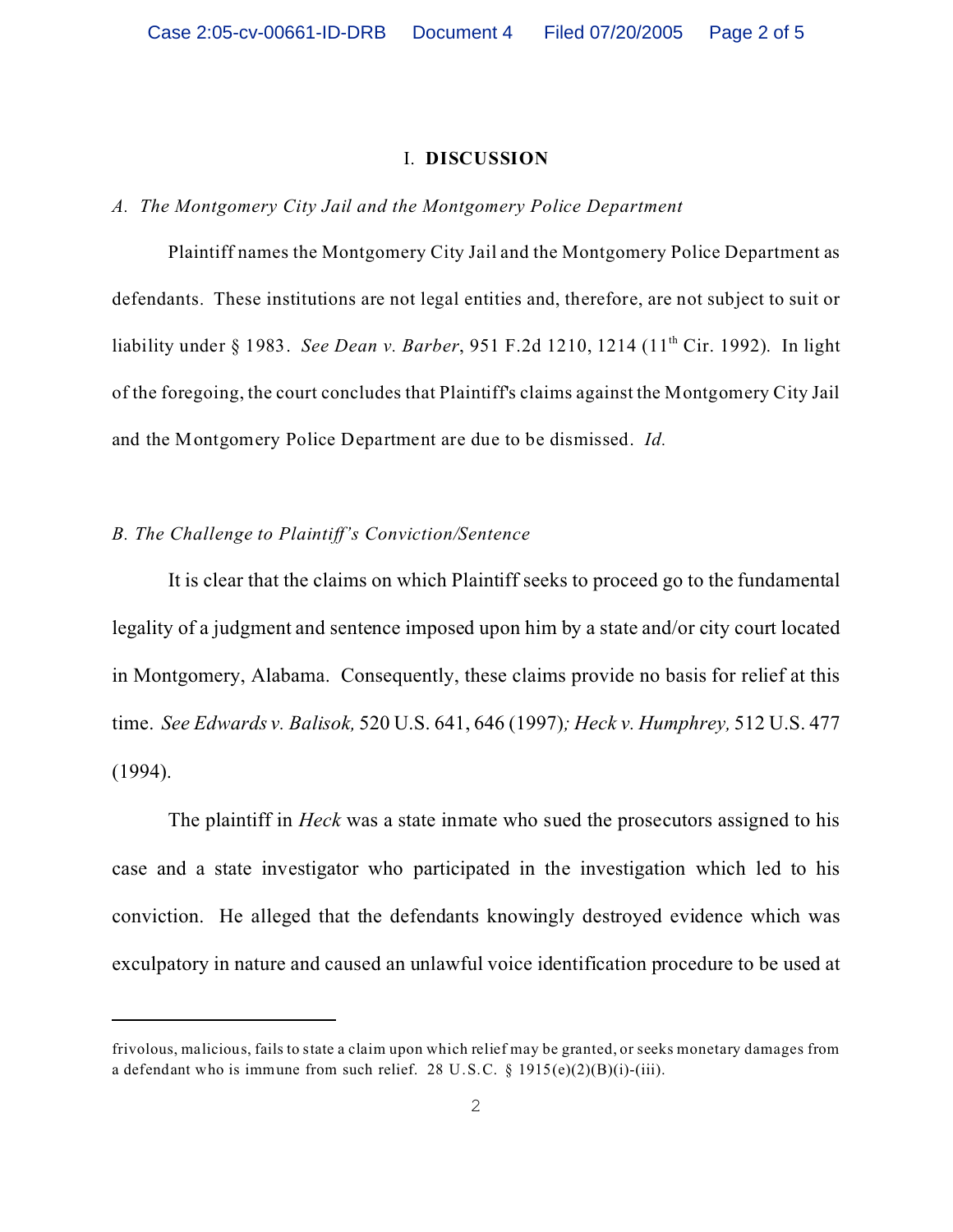his trial. The complaint sought compensatory and punitive damages. In deciding the claims presented by Heck, the Supreme Court held that a claim for damages challenging the legality of a prisoner's conviction or confinement is not cognizable in a 42 U.S.C. § 1983 action "unless and until the conviction or sentence is reversed, expunged, invalidated, or impugned by the grant of a writ of habeas corpus" and complaints containing such claims must, therefore, be dismissed. *Heck*, 512 U.S. at 483-489. The Court emphasized that "habeas corpus is the exclusive remedy for a state prisoner who challenges the fact or duration of his confinement and seeks immediate or speedier release, even though such a claim may come within the literal terms of § 1983" and, based on the foregoing, concluded that Heck's complaint was due to be dismissed as no cause of action existed under section 1983. *Id*. at 481.

In *Balisok*, the Court concluded that a state prisoner's "claim[s] for declaratory [and injunctive] relief and money damages, . . . that necessarily imply the invalidity of the punishment imposed, is not cognizable under  $\S$  1983 . . ." unless the prisoner can demonstrate that the challenged action has previously been invalidated. 520 U.S. at 648. Moreover, the Court determined that this is true not only when a prisoner challenges the judgment as a substantive matter but also when "the nature of the challenge to the procedures could be such as necessarily to imply the invalidity of the judgment." *Id.* at 645. The Court "reemphasize<sup>[d]</sup> . . . that a claim either is cognizable under  $\S$  1983 and should immediately go forward, or is not cognizable and should be dismissed." *Id*. at 649.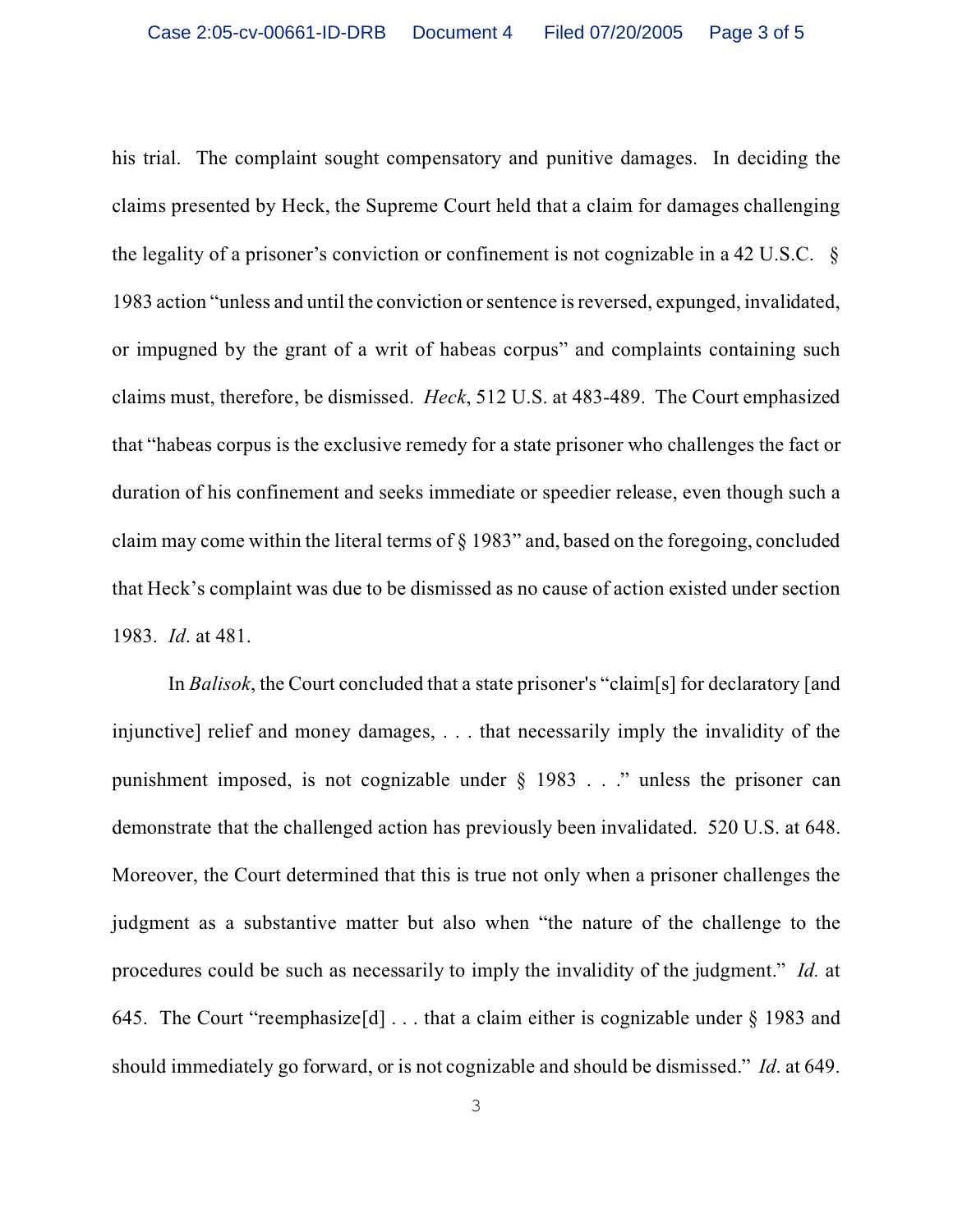The claims presented in this civil action challenge the constitutionality of Plaintiff's current imprisonment on a sentence imposed on him by a state and/or city court in February of 2005. A judgment in favor of Plaintiff on these claims would necessarily imply the invalidity of this sentence. A review of the pleadings filed herein fails to establish that the sentence about which Plaintiff complains has been invalidated in an appropriate proceeding. Consequently, the instant collateral challenge to Plaintiff's conviction and/or sentence is prohibited. *See Balisok,* 520 U.S. at 645; *Heck,* 512 U.S. at 487. This civil action is, therefore, due to be dismissed in accordance with the provisions set forth in 28 U.S.C.  $\S$  1915(e)(2)(B)(i) and (ii).

## **II. CONCLUSION**

For the foregoing reasons, it is the RECOMMENDATION of the Magistrate Judge that:

1. Plaintiff's § 1983 claims against the Montgomery City Jail and the Montgomery Police Department be dismissed with prejudice pursuant to the provisions of 28 U.S.C. §  $1915(e)(2)(B)(i);$ 

2. To the extent Plaintiff's complaint challenges the constitutionality of a conviction and/or sentence imposed upon him by a state and/or city court located in Montgomery, Alabama, in February 2005, these claims be dismissed without prejudice pursuant to the directives of 28 U.S.C.  $\S$  1915(e)(2)(B)(ii); and

3. This case be dismissed prior to service of process pursuant to the provisions of